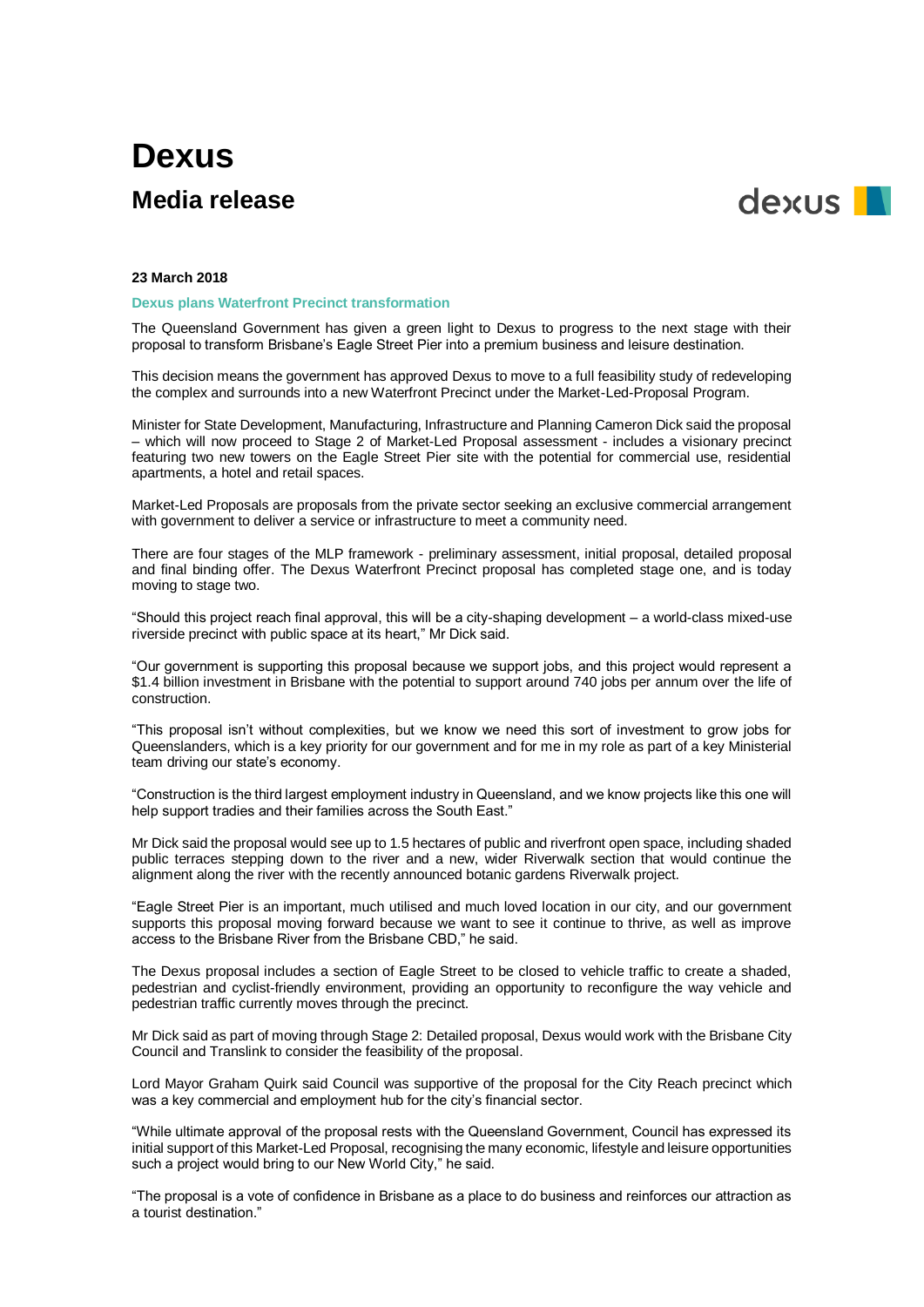Cr Quirk said the draft MLP included a proposal to permanently close Eagle Street to all traffic from the corner of Market Street to the corner of Charlotte Street, which would be assessed by a joint working group of key stakeholders including Council and TransLink.

"Dexus will now conduct detailed planning, including traffic impact modelling on the proposed permanent road closure at Eagle Street," he said.

"Council will carefully consider and weigh up any potential impacts of the project against the proposed benefits to ensure the best possible outcome for Brisbane residents and businesses and our city's road, pedestrian, cycle and public transport network."

As the owner and manager of the largest consolidated private sector landholding in the Brisbane CBD, which includes the Eagle Street Pier and surrounds, Dexus is in a unique position to deliver the proposed project.

Dexus Chief Executive Officer Darren Steinberg said plans were still being developed but the opportunity was for a revitalised business and leisure destination which prioritises access to the river and the precinct from the city.

"The ambition of the proposal is to revitalise Brisbane's premier dining hub and give back the waterfront to the Brisbane community, creating a place that celebrates Brisbane's sub-tropical climate and delivers a global-standard business address and tourist destination in the heart of the CBD," he said.

"The proposal is consistent with our strategy of enhancing the CBD assets owned by Dexus and our funds management clients through development and creating engaging workplaces and spaces for our customers and the community."

He said the vision for the Waterfront Precinct aligned with Brisbane City Council's *New World City Action Plan* and supported the Queensland Government's economic development agenda.

Mr Dick said the Palaszczuk Government was working with Dexus to explore the feasibility of the proposal.

"This will include early stakeholder consultation with the wider Brisbane community and other stakeholders."

## **KEY FACTS**

# **Who is Dexus?**

- Dexus is a long term owner and manager of Australian real estate with \$26.5 billion of assets under management
- It is the nation's largest owner and manager of prime grade commercial property, including over \$4.2 billion of investments across the office, retail and industrial sectors in Queensland
- Dexus manages and has ownership in the buildings that are part of the area incorporated in the Waterfront Precinct proposal including 10 Eagle Street (Gold Tower), 12 Eagle Street (Blue Tower), Waterfront Place and the heritage-listed Naldham House – all of which would be retained for the Waterfront Precinct development – and Eagle Street Pier, which would make way for two new towers
- As an owner and manager of real estate for the long term, Dexus is committed to creating engaging workplaces and spaces for its customers and the community
- Dexus has a strong capability and track record of developing some of Australia's premier buildings, including Brisbane's 480 Queen Street and 123 Albert Street
- The group is committed to sustainable development outcomes, delivering 6 star Green Star office buildings including the internationally acclaimed 1 Bligh Street in Sydney
- Every aspect of their developments is designed to optimise sustainability and customer amenity

## **Waterfront Precinct project**

The Waterfront Precinct would be a pedestrian and cyclist-friendly precinct with many community benefits including:

- 1.5 hectares of riverside public open space
- a traffic-free precinct
- safer walking and cycling
- more restaurants and casual eateries
- better access to and views of the river
- 7-day a week activation
- a widened and upgraded Riverwalk
- expansive, shaded terraces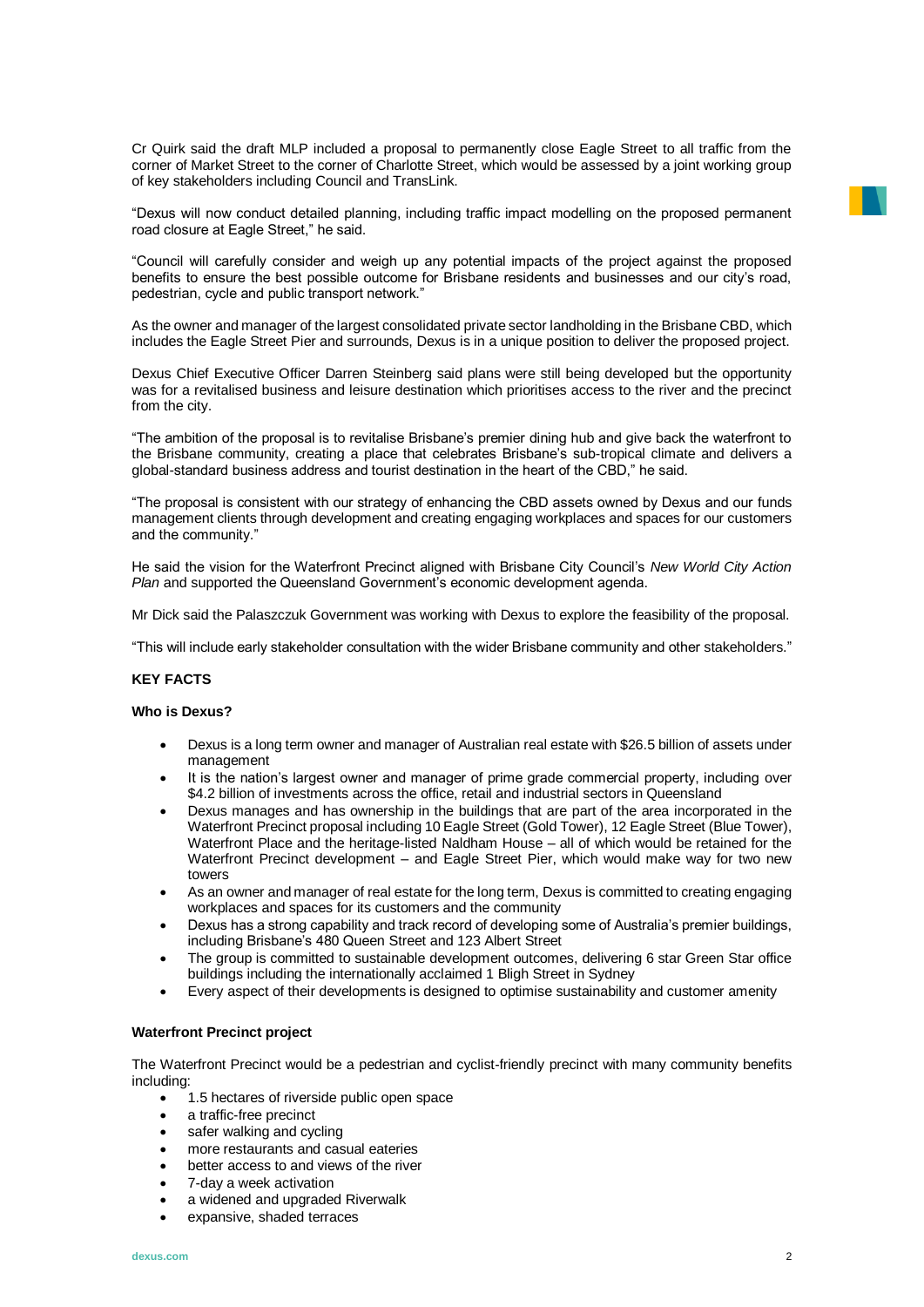- lush sub-tropical landscaping
- a renovated heritage-listed Naldham House
- enhanced worker and visitor experience

#### **Market-Led Proposals**

- The Market-Led Proposal framework is a pathway for businesses and government to work together on proposals that can harness good ideas and private sector funding to deliver projects that benefit Queenslanders by contracting exclusively with proponents
- A Market-Led Proposal (MLP) is a proposal from the private sector seeking an exclusive commercial arrangement with government to deliver a service or infrastructure to meet a community need
- MLPs always include a role for government such as access to government land, assets, information or networks. In return, MLPs are expected to provide benefits to government and/or the Queensland community
- A successful MLP will result in government contracting directly with a proponent so there must be a clear justification that doing so is in the public interest
- Proposals are assessed against robust criteria and progress through a staged assessment process
	- There are four stages to the MLP framework:
		- Preliminary Assessment
		- Stage 1: Initial Proposal
		- Stage 2: Detailed Proposal
		- Stage 3: Final Binding Offer
- A dedicated MLP team in the Department of State Development, Manufacturing, Infrastructure and Planning works with proponents throughout the process
- The Dexus Waterfront Precinct proposal has completed Stage 1: Initial Proposal, and is today moving to Stage 2: Detailed Proposal

Images of the Waterfront Precinct proposal can be downloaded [here.](https://apac01.safelinks.protection.outlook.com/?url=https%3A%2F%2Fwww.dropbox.com%2Fsh%2Ff85xlhqm3p7ex43%2FAADMstZ1XRp_Pi9fYrKB7ZLia%3Fdl%3D0&data=02%7C01%7Clouise.murray%40dexus.com%7C27eb32aafce947f33b2208d58dee9aad%7Cff21a48fd7e34aa2a597138278d4b6cd%7C0%7C0%7C636570978293732818&sdata=LTvOEyWA%2FdysxRpKJa1OvRITV9pI0XjvQKZN8itCshI%3D&reserved=0)

#### ENDS

#### **Images**



#### **For further information please contact:**

Louise Murray +61 2 9017 1446 +61 403 260 754 [louise.murray@dexus.com](mailto:louise.murray@dexus.com)

# **About Dexus**

Dexus is one of Australia's leading real estate groups, proudly managing a high quality Australian property portfolio valued at \$26.5 billion. We believe that the strength and quality of our relationships will always be central to our success, and are deeply committed to working with our customers to provide spaces that engage and inspire. We invest only in Australia, and directly own \$13.1 billion of office and industrial properties. We manage a further \$13.4 billion of office, retail, industrial and healthcare properties for third party clients. The group's \$4.2 billion development pipeline provides the opportunity to grow both portfolios and enhance future returns. With 1.8 million square metres of office workspace across 55 properties, we are Australia's preferred office partner. Dexus is a Top 50 entity by market capitalisation listed on the Australian Securities Exchange (trading code: DXS) and is supported by 28,000 investors